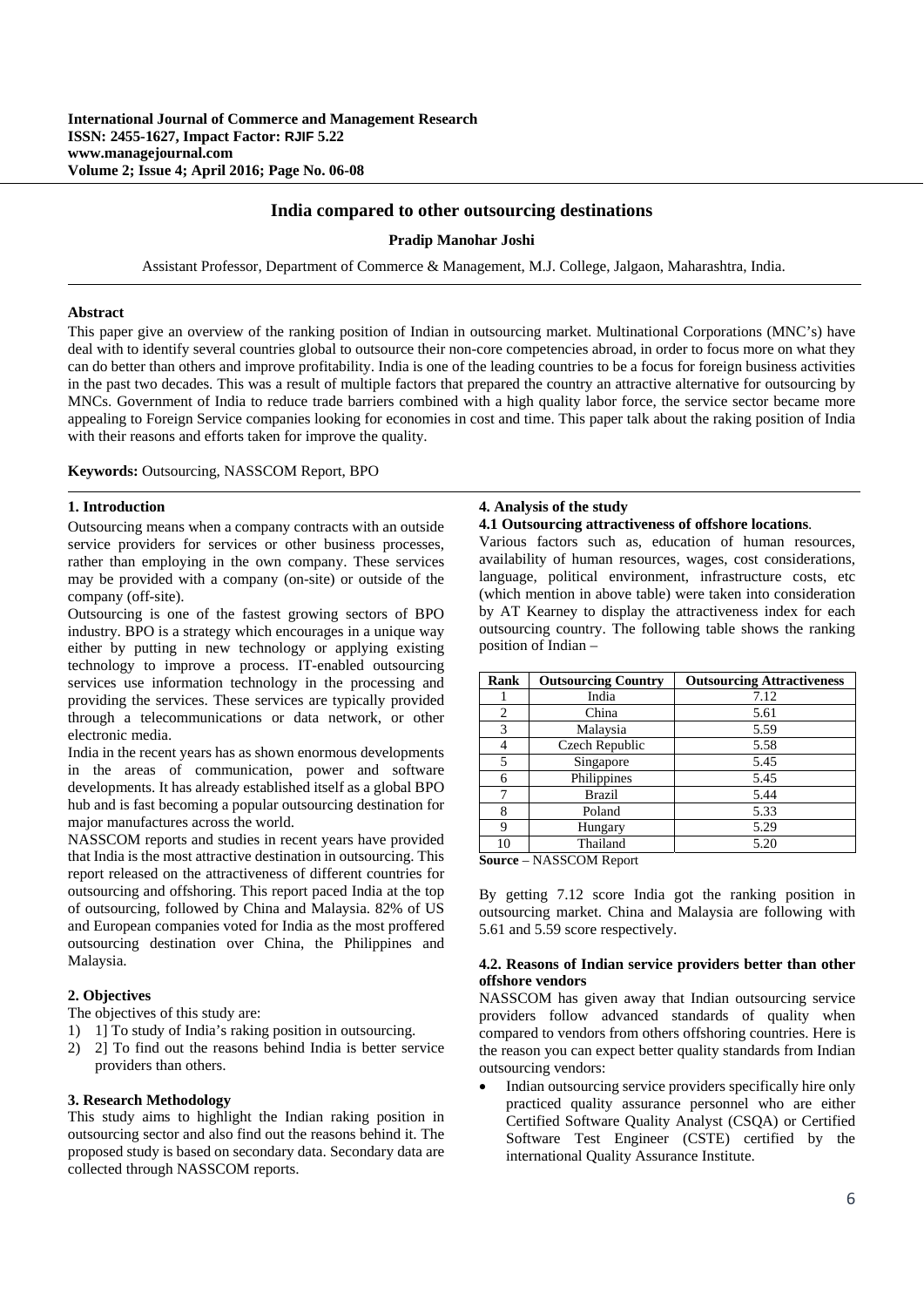- IT, ITES and BPO companies in India incorporate and adhere to international standards of quality assurance.
- Over 70% of Indian outsourcing service providers have implemented various levels of ISO, such as ISO 9002, ISO 9001, and ISO9001:2000 and ISO 9001:2008.
- Over 65% of Indian service providers follow Six Sigma Standards and Capability Maturity Model Integration (CMMI).
- The majorities of Indian consumer support service providers are COPC certified and ensure that quality is

maintained even in oral communication skills, like accent, polite, grammar and fluency in English.

India was ranked the most attractive outsourcing destination because of its availability in great quantity of skilled talented and experienced resources. India's low labour cost, high-end infrastructure, language, educational system and regulatory environment and financial structure are other factors that have made India best outsourcing location. Following table show the ranking ample availability of various resources-

|                    |                  |                   |                  |                       |                    |                  | <b>Political and</b> |                      | <b>Global and</b> | <b>Data and IP</b> |              |
|--------------------|------------------|-------------------|------------------|-----------------------|--------------------|------------------|----------------------|----------------------|-------------------|--------------------|--------------|
|                    |                  | <b>Government</b> | <b>Labor</b>     |                       | <b>Educational</b> |                  | economic             | <b>Cultural</b>      | legal             | security and       | <b>Total</b> |
| <b>Countries</b>   | Language         | <b>Support</b>    | Pool             | <b>Infrastructure</b> | <b>System</b>      | Cost             | environment          | <b>Compatability</b> | maturity          | privacy            | <b>Score</b> |
| India              | <b>Very Good</b> | <b>Excellent</b>  | <b>Excellent</b> | Good                  | <b>Very Good</b>   | <b>Very Good</b> | <b>Very Good</b>     | <b>Very Good</b>     | Good              | Good               | 39           |
| Mexico             | Good             | <b>Very Good</b>  | Very Good        | Good                  | Good               | <b>Very Good</b> | Good                 | Very Good            | Good              | <b>Very Good</b>   | 35           |
| Chile              | Good             | <b>Very Good</b>  | Good             | <b>Very Good</b>      | Good               | Good             | <b>Very Good</b>     | Good                 | Good              | Fair               | 32           |
| Czech Republic     | Good             | Good              | Good             | Good                  | <b>Very Good</b>   | Good             | Good                 | Good                 | Good              | <b>Very Good</b>   | 32           |
| Malaysia           | Very Good        | <b>Very Good</b>  | Good             | <b>Very Good</b>      | Good               | Good             | Good                 | Good                 | Good              | Fair               | 32           |
| Poland             | Good             | Good              | Good             | Good                  | Good               | Good             | <b>Very Good</b>     | <b>Very Good</b>     | Good              | Fair               | 31           |
| China              | Fair             | Very Good         | Good             | Very Good             | Good               | Very Good        | <b>Very Good</b>     | Good                 | Fair              | Poor               | 30           |
| <b>Mauritius</b>   | Good             | Good              | Fair             | Good                  | Good               | <b>Very Good</b> | Good                 | <b>Very Good</b>     | Good              | Fair               | 30           |
| <b>Philippines</b> | <b>Very Good</b> | Good              | Good             | Good                  | Good               | <b>Very Good</b> | Fair                 | <b>Very Good</b>     | Fair              | Fair               | 30           |
| <b>Brazil</b>      | Fair             | Good              | Good             | Good                  | Fair               | Fair             | <b>Excellent</b>     | Very good            | Good              | Fair               | 29           |
| Egypt              | Good             | <b>Very Good</b>  | Good             | Good                  | Good               | Good             | Fair                 | Good                 | Good              | Fair               | 29           |
| South Africa       | Very Good        | Good              | Fair             | Fair                  | Good               | Fair             | Fair                 | <b>Very Good</b>     | Good              | <b>Very Good</b>   | 29           |
| Uruguay            | Fair             | Good              | Poor             | Good                  | Good               | Good             | <b>Very Good</b>     | Good                 | Good              | Good               | 28           |
| Slovakia           | Good             | Fair              | Fair             | Fair                  | Fair               | Very Good        | Good                 | Good                 | Good              | Good               | 27           |
| Costa Rica         | Fair             | Good              | Fair             | Good                  | Fair               | Good             | Good                 | Very Good            | Fair              | Fair               | 26           |
| Hungary            | Fair             | Fair              | Fair             | Good                  | Fair               | Good             | Good                 | Good                 | Good              | Good               | 26           |
| Panama             | Good             | Fair              | Fair             | Good                  | Poor               | Good             | Good                 | Very Good            | Good              | Fair               | 26           |
| Peru               | Fair             | Fair              | Fair             | Good                  | Fair               | Good             | Good                 | Good                 | Good              | Fair               | 25           |
| Romania            | Good             | Good              | Fair             | Fair                  | Fair               | Good             | Fair                 | Good                 | Good              | Fair               | 25           |
| Columbia           | Fair             | Good              | Good             | Poor                  | Fair               | Good             | Good                 | Good                 | Fair              | Fair               | 24           |
| <b>Turkey</b>      | Good             | Good              | Fair             | Fair                  | Fair               | Fair             | Fair                 | Good                 | Good              | Fair               | 24           |
| Vietnam            | Fair             | Good              | Good             | Fair                  | Fair               | Very Good        | Fair                 | Good                 | Fair              | Poor               | 24           |
| <b>Bulgaria</b>    | Fair             | Good              | Fair             | Fair                  | Fair               | <b>Very Good</b> | Fair                 | Fair                 | Fair              | Fair               | 23           |
| Morocco            | Good             | Good              | Fair             | Fair                  | Poor               | Good             | Fair                 | Good                 | Fair              | Fair               | 23           |
| Russia             | Fair             | Fair              | Good             | Good                  | Fair               | Fair             | Fair                 | Good                 | Fair              | Fair               | 23           |

**Source:** Trends in Global Sourcing Finding and Managing IT Talent - April 18, 2012 Terri Station Gale Director, CSC

**4.3 Efforts Taken By Indian Vendors to Improve Quality** 

Though Indian service providers have always provided high quality services, they have not rested on their success, and are taking constant efforts to improve quality levels in outsourcing IT, BPO and ITES services. They following efforts are taken by Indian service providers to improve the quality -

- NASSCOM has introduced specific quality certification programmes across India, which QA personnel of Indian BPO and IT companies used to sharpen their competencies in quality assurance.
- NASSCOM has been taking efforts towards guaranteeing high quality among Indian companies by taking initiatives to control copyright infringement and make sure that data privacy and information security are maintained.
- NASSCOM has also ensured that Indian service providers conduct on-going internal quality check and review.
- Indian BPO and IT vendors and constantly upgrading themselves with better quality assurance procedures and getting trained in COPC implementation and support, Six Sigma, customer satisfaction, transaction supervising and people management.
- NASSCOM has developed an E-SCM and E-Services Capability Model, which serves as a universal benchmark for quality among Indian BPO companies. Companies wishing to outsourcing to India can now compare the capabilities to different vendors

# **4. Conclusion**

In competitive world of Offshore outsourcing India leading at ranking position due to various favorable factors like language, labour pool, government support, infrastructure, political conditions etc. By adopting certification of ISO, CSQA, CSTE